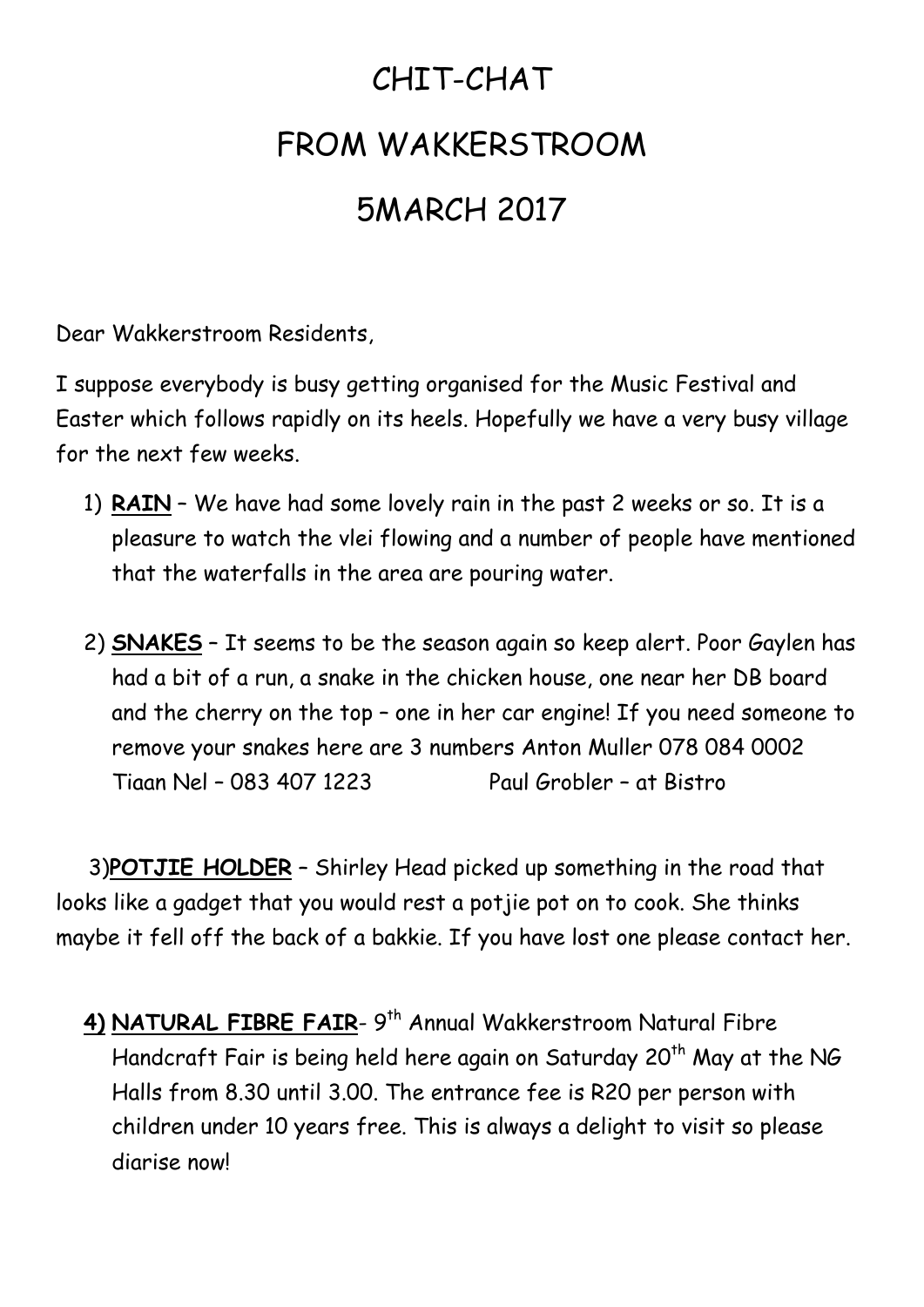- **5) EASTER MARKET** Time is marching on and if anyone is interested or would like to possibly support the market please contact Claudine asap. History has shown that this is a very successful event, it has traditionally been held in Badenhorst street which works well. As such, business owners in town, especially in Badenhorst street are encouraged to participate in the planning and organisation of the same.
- **6) MUSIC FESTIVAL** Only a number of days left for this very successful event. If you would like to see the program so that you can decide which events you would like to watch – it is on the website. Some of the children from e Sizameleni have been practising playing the Marimbas for months under the excellent guidance of Charity Nsibande. They will also be participating at the festival on Saturday 18<sup>th</sup> March at 14.00 at Papillon. A group of us practiced for weeks last year and discovered it was not an easy thing to learn. I think the children learnt more in one day than I did in one month!!!
- **7) CAR BOOT SALE** The next car boot sale will be on Saturday 25 March. Now is a good time to clean out those cupboards and garages. You can either donate clothes and furnishings to Twice Is Nice or can sell all other "stuff" at the car boot sale and make a bit of pocket money.
- **8) QUAINT WAKKERSTROOM** I did ask in the last CHIT CHAT if we could gather up a little support in cleaning the entrance to Wakkerstroom before the Music Festival. To date I have only had one volunteer which is really sad as so many people comment on the litter in town and some of the verges which are really tatty. Some businesses have done a wonderful job keeping their verges neat, tidy and pretty but there are sections that look really scrappy. I was hoping that we could meet at the new info centre on Friday at 9.00. Please could you phone me if you can give up an hour or so of your time. I am hoping we can work from Mucky Duck to the hall and try and do the best we can. Please phone me if you available so we can see if this will be viable.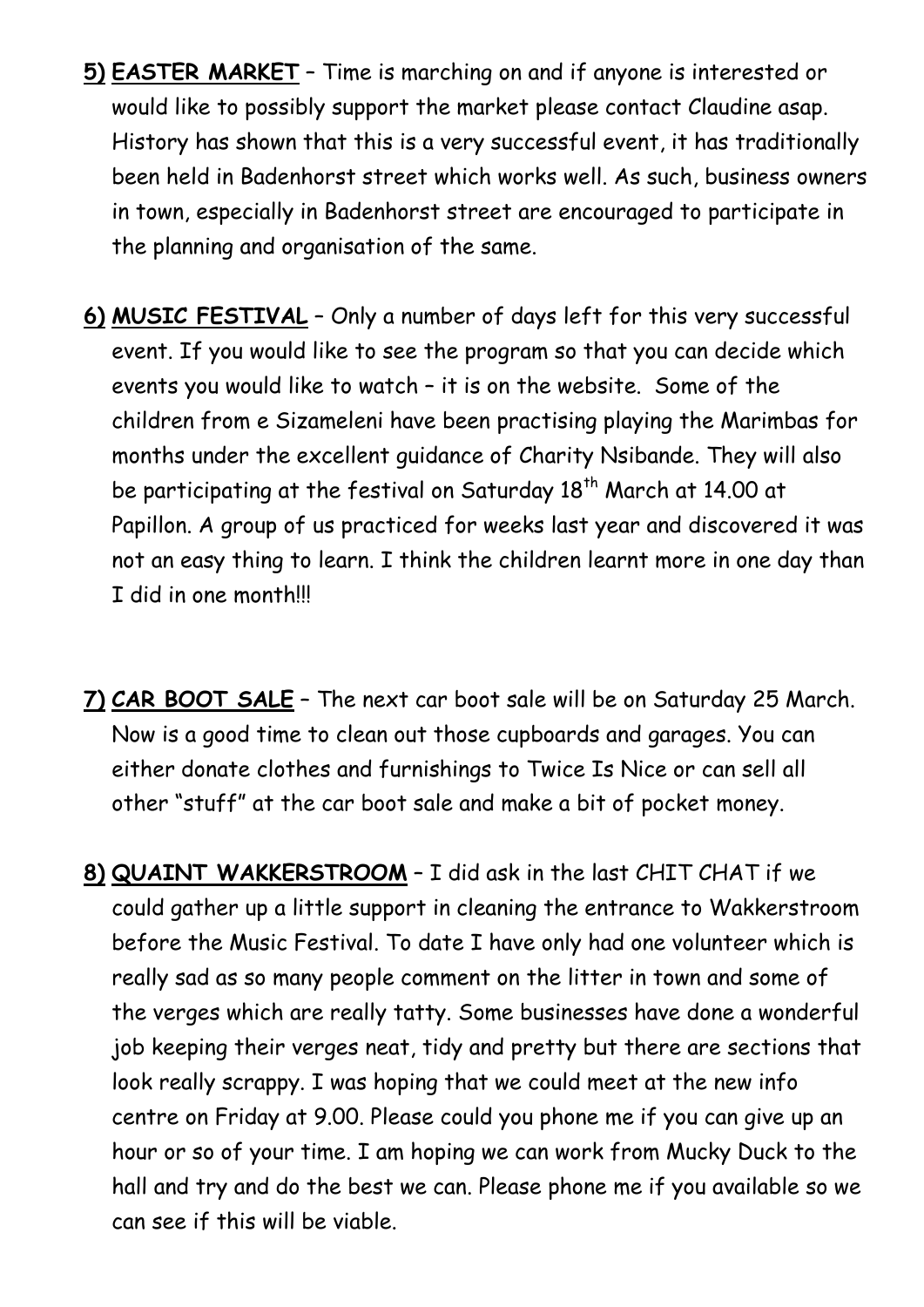- **9) NEW INFO CENTRE** We moved in last weekend and how happy are we!! The new centre is awesome and Ina and Ian have made us so welcome and comfortable. It has been wonderful to see how many people from all walks of life in Wakkers have popped in to admire the place. Thank you everyone for your visits and your positive comments. If anyone has a spare morning or afternoon to help us man the centre I would be DELIGHTED to hear from you. We already have such a dedicated group of people who have my eternal gratitude as we never would have got this far without them. However people are often going away and I then need replacements. It is not an onerous task and most days you can relax, work on your computer or just read.
- **10) CD SHOP** -Melvin and Ria Bell from Wakkerstroom have opened a CD store in Volksrust opposite the Wimpy and they are well worth a visit. They can order anything for you and the prices are very reasonable. They have plenty of African music of all genres. Please support our local villagers in their new venture.
- **11) PARGO**  I have to apologise to Anton Muller as I haven't been to find out exactly what this is , but I believe it is a courier company that will deliver anywhere in South Africa for R100. He is offering it at Ye Refill Shoppe.
- **12) THYME OUT** Sean and Jilly opened the doors on Saturday for coffee and pastries at 10.30 and prego rolls and salad at 12.30. The food was divine and the atmosphere sitting under the Wistaria was awesome. They will be open next weekend and the weekend of the Music Festival and Easter. Sean also has a full bar on offer.